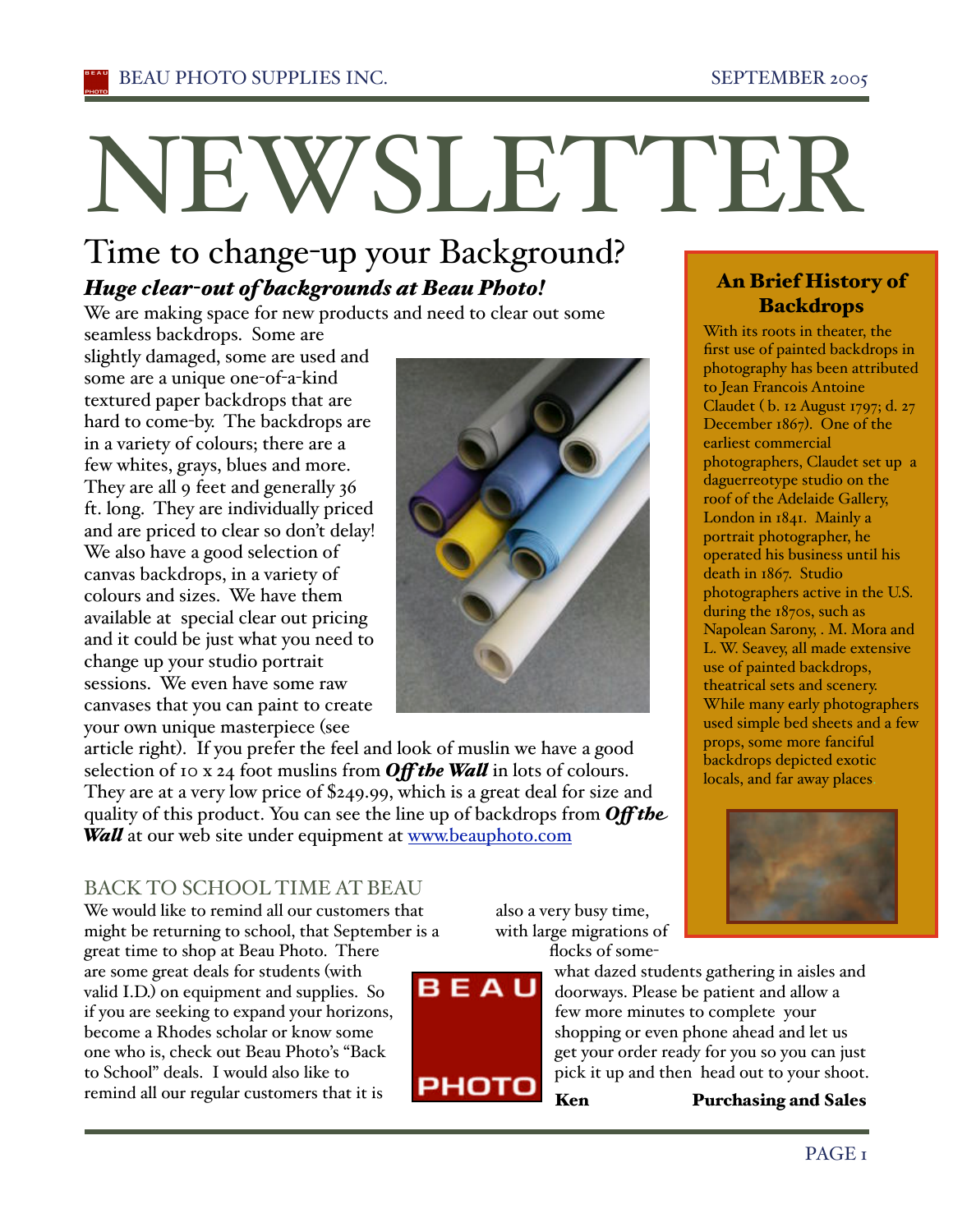#### POST PARTY NEWS:

Beau Photo would like to thank all of the contestants who sent such incredible images in to our "Close Up Canada"

Lomography Challenge, you're all winners in ours hearts, really, we mean it. Unfortunately only ten of you could be prizewinners, those winners were: Tyler Quarles, Chick Rice, Tiffany Leung, Penny Parry, Lisette de Jong, Matt Hoover, Parry Kishi, Mike Chui, Dickson Choy and Keith Klapstein. Congratulations!!

Hey, don't forget about the Fuji Spring Portrait Sale!!! Still going strong.

Speaking of Fuji, we are slowly getting in supply of their two new colour negative films: Pro 160S and Pro 160C. Replacing NPS and NPC respectively, they promise to offer "smoother, more realistic skin tones, unprecedented neutral gray balance, and finer granularity in colour negative emulsions, while also optimizing digital scanning and printing characteristics to suit the digital age." Sound good? It just so happens we already have both available in 120 format and 35mm should

be along soon. And just so they don't feel left out, NPH and NPZ have both received a face-lift; they look all shiny and new on the outside but remain the same inside with new names to match…if you guessed Pro 400H and Pro 800Z, well, give yourself a big oľ pat

on the back.

Who wants Polaroid? We've got some 667 in desperate need of a home. It is dated for September, so come buy some now and get a whale of a deal.

#### Serena Film and Paper Sales

#### "RUMOURS" FROM DA BACK"

As we all know, in today's day and age of digital technology we are inundated with new information on a pretty regular basis. In the photography industry, especially DSLR's, we can pretty well expect something new about every year ( Canon ) or so ( Nikon ). And the best part of this is the rumours that start to circulate a month or so before the announcement. So in this vein I am starting a new feature in our newsletter called….. "the rumour page".

Issue  $\#$ 1 OK........ 2 weeks ago before we went to press, I was going to blow the lid off Canon's new EOS 5D !!!! Well they must of heard of this so they made an earlier than expected announcement confirming my ill-gotten information. So you can see, armed with information obtained through sketchy, unscrupulous individuals (you know who you are !!), you can make even the "Big Boys" stand up and take note.

Here is my latest "RUMOUR"

The Nikon D200…. As expected, though late in arriving, this is definitely "early" information as my "moles" on the inside have been laying low due to the "bad press" I caused on the EOS 5D fiasco. So here is what we've found so far……

- DX format with 12.4 effective pixels.
- New CMOS sensor with high image quality & high speed 4 channel data output.
- 3 fps (12.4 mp.) for up to 10 NEF images. 5 fps (6.8 mp.) up to 18 NEF.
- 3D Color Matrix II w/ ambient light sensor & 1,005 pixel RGB sensor
- High speed/precision 11 area AF system w/9 cross-type sensors.
- ISO 100-800. 1/250 flash sync, 1/8000th top shutter speed.
- USB 2.0, EN EL 3a battery.

Will let you know more as it becomes available.... (and it's up to you to decide how true any of this info really is!)

We have contacted Nikon about these rumours and were unable to substantiate any of them. Nikon Canada has no information about any new digital SLR at this time. That said, their current digital SLR lineup is pretty strong and selling like hot-cakes, especially the D70s, D2hs and their flagship D2x!

Chris Pro Sales

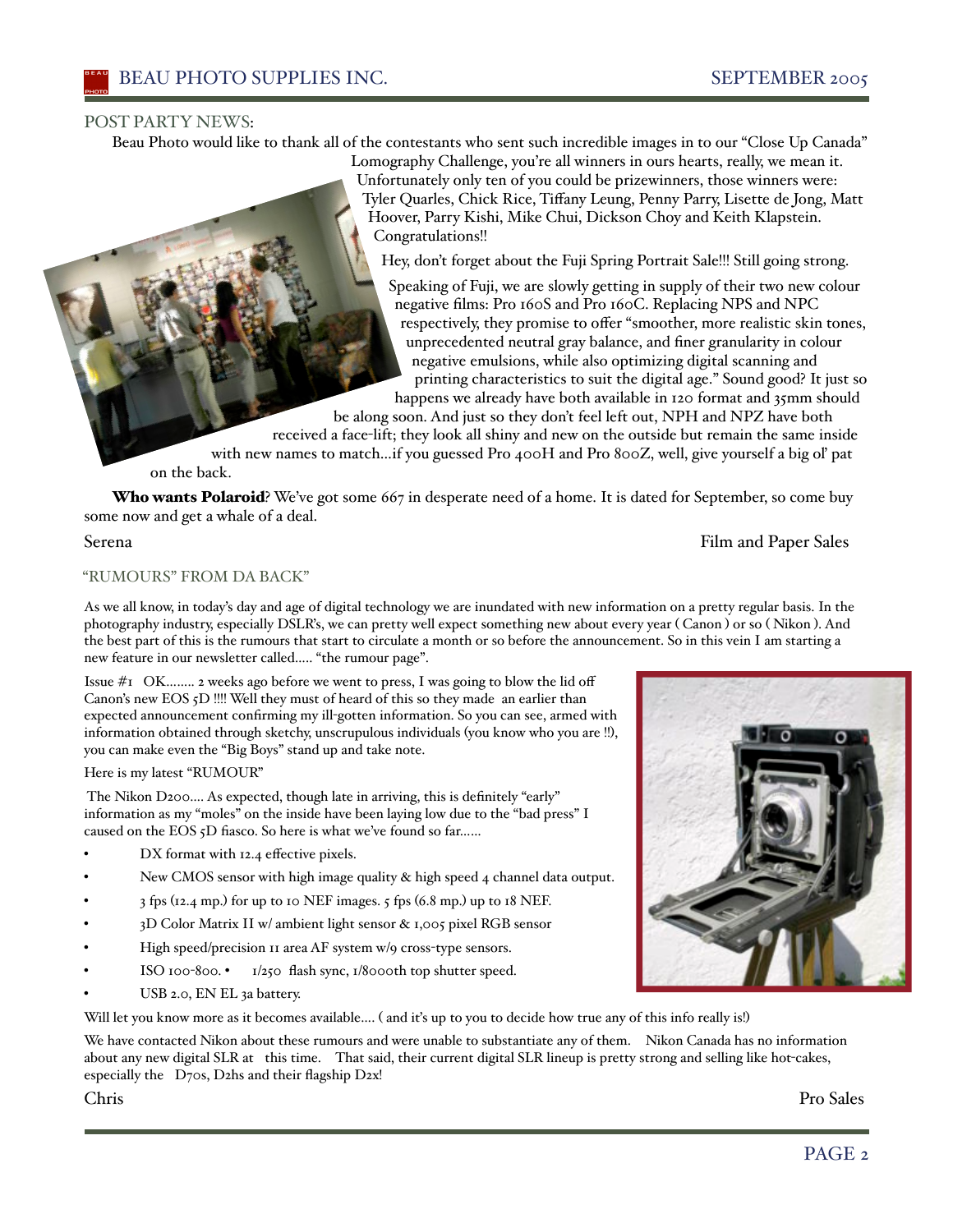#### RENTAL NEWS . GO BIG AND BEAUTIFUL!

We have a brand, spanking new  $\gamma'$  **Elinchrom Octa Lite** available in rentals. It is popular with fashion and portrait photographers for its soft even light which wraps wonderfully. It will fit **Profoto** heads and will rent for \$85/day. Also don't forget about the 7' Octobank by Photoflex and the  $5'$  "Illuminata" by **Photek** that are available for rent. They are a bit like round softboxes which provide soft light and leave a round catch-light in eyes or other reflective surfaces. They rent for \$28 for the 5' and \$38 for the 7' and fit **Profoto, Dynalite, and Speedo** heads. Also don't forget about the long weekend coming up, it's a good opportunity to rent something unusual you've always wanted to try. You pick up on Friday, don't return it until Tuesday and only pay a one day rental .

Kathy Rentals

### DIGITAL NEWS

Review – EZDigiMagic DM220-D08 Portable DVD Burner (\$489) (www.ezpnp-usa.com)

From the same company that makes the DM-180 comes another impressive product – a multi-session capable DVD-burner. This burner has slots for 6 different kinds of memory card and, as expected, is able to burn data directly from your cards to most forms of writeable optical media - DVD-R, DVD+R, DVD-RW, DVD+RW, CD-R and CD-RW! For maximum efficiency it can actually burn multiple sessions to a DVD – not something that is common for DVD burners. This feature is rather important as not that many people are using 4Gb memory cards yet! In addition, it can span larger memory cards across multiple discs if, for example, you are burning 2Gb cards to CD-R. It also features an "ultra-verify" function which compares the data on your card byte-for-byte with what was burned to disc to ensure the integrity of your images. It also has a much faster disc verify function that simply checks all the data that has been burned to ensure that the entire disc is readable. To my way of thinking, the disc verification function is probably all you need as I never had any problems during my testing (after a firmware update – see below). I would strongly suggest using high quality "known to be reliable" blank discs though, just for safety reasons.

After thoroughly testing our demo unit and burning roughly 50Gb worth of DVDs, it has proven very reliable. However, when we first received the demo unit, it was running on earlier firmware and I did have one disc that somehow failed to burn properly. In addition, the disc verification was also terribly slow, taking a very long 3 hours to verify a full DVD. So slow, in fact, that I was almost ready to give up and send the unit back. However, I am happy to report that after performing a firmware update, which was emailed to me by EZPNP tech support, the unit has worked flawlessly since and verify speeds are down to a mere 18 minutes for a full DVD – 10 times faster than before! As far as write speeds go, testing it with a Lexar 1Gb 80x CF card, the unit took an average of about 13 minutes to burn a full 1Gb card to disc.

Note that like the DM180, there is no image review or playback screen, only a status screen for accessing the various menus and functions. However, both the DM180 and DM220 are designed to be simple and efficient download devices – if you want image review, you'll need to shell out more money for something like an Epson P-2000.

What's there not to like? Well, battery life is rather abysmal but really that's no fault of theirs – burning DVDs or CDs is simply a power-hungry operation, much more so than copying a memory card to a tiny hard drive, as is demonstrated by the phenomenal battery life of the DM-180. The DM220 burner requires four high-capacity NiMH AA batteries (ideally 2000 mAh or higher) to function for any reasonable duration however note that batteries and a charger are not included. I only had some measly little 1700 mAh NiMH